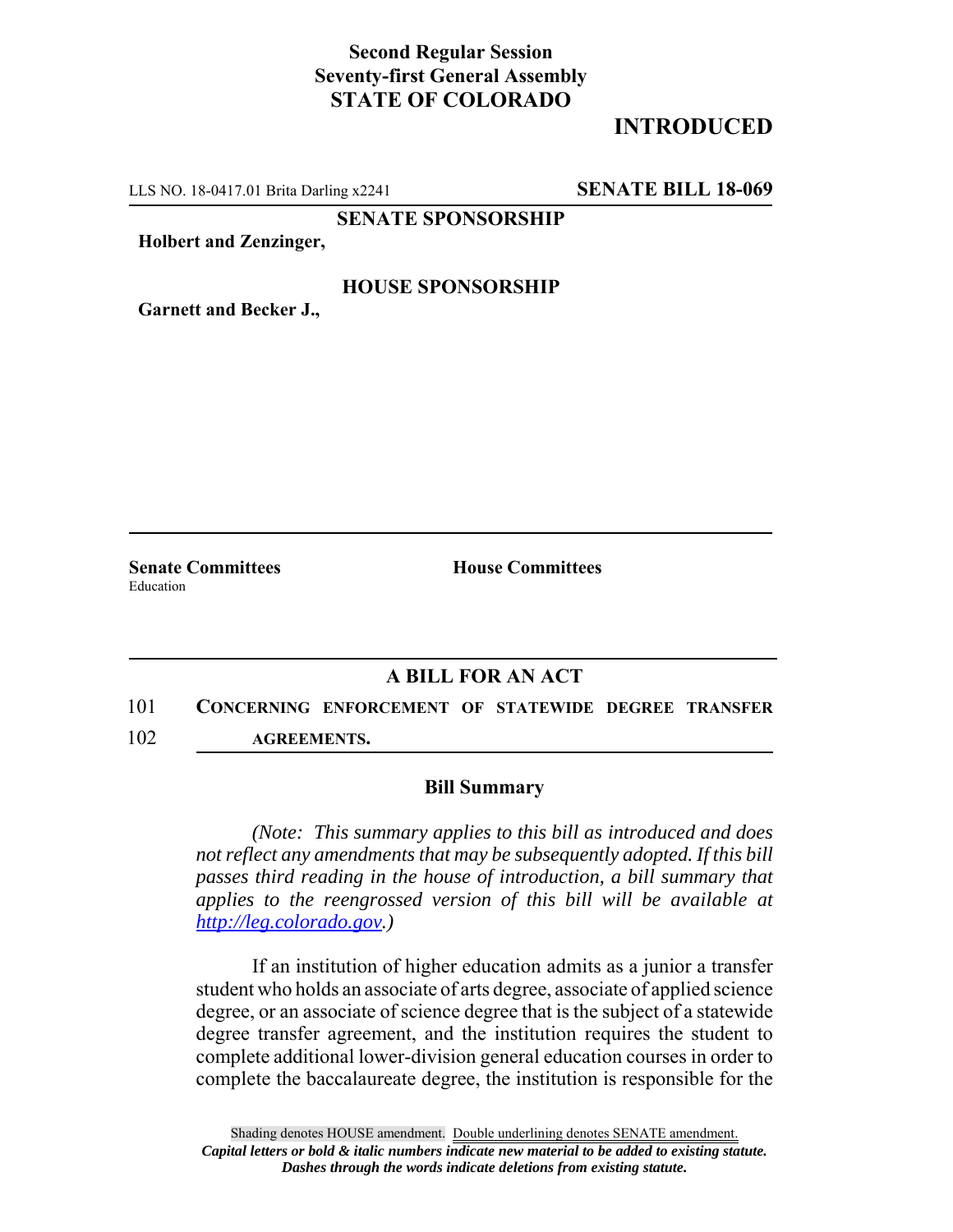total cost of tuition for any required credit hours above 120 credit hours.

- *Be it enacted by the General Assembly of the State of Colorado:*
- **SECTION 1.** In Colorado Revised Statutes, 23-1-108, **amend**  $3 \qquad (7)(b)(II)$  as follows:
- 

 **23-1-108. Duties and powers of the commission with regard to systemwide planning - reporting - definitions.** (7) (b) (II) A state institution of higher education that admits as a junior a student who holds an associate of arts degree, associate of applied science degree, or associate of science degree that is the subject of a statewide degree transfer agreement may not require the student to complete any additional 10 credit hours of lower-division general education courses. except that the institution may require the student to complete additional lower-division general education courses if necessary for preparation in the degree program in which the student enrolls so long as the additional courses are consistent with published degree program requirements for native students and do not extend the time to degree completion beyond that required for native students in the same degree program. A STATE INSTITUTION OF HIGHER EDUCATION THAT REQUIRES A STUDENT TO COMPLETE ADDITIONAL CREDIT HOURS OF LOWER-DIVISION GENERAL EDUCATION COURSES IS RESPONSIBLE FOR THE TOTAL COST OF TUITION, WITHOUT PARTICIPATION BY THE STUDENT IN THE COLLEGE OPPORTUNITY FUND PROGRAM PURSUANT TO PART 2 OF ARTICLE 18 OF THIS TITLE 23, FOR 22 ANY CREDIT HOURS ABOVE ONE HUNDRED TWENTY CREDIT HOURS THAT ARE REQUIRED BY THE INSTITUTION FOR COMPLETION OF THE BACCALAUREATE DEGREE PROGRAM. All credit hours of acceptable course work completed by a student who holds an associate of applied science